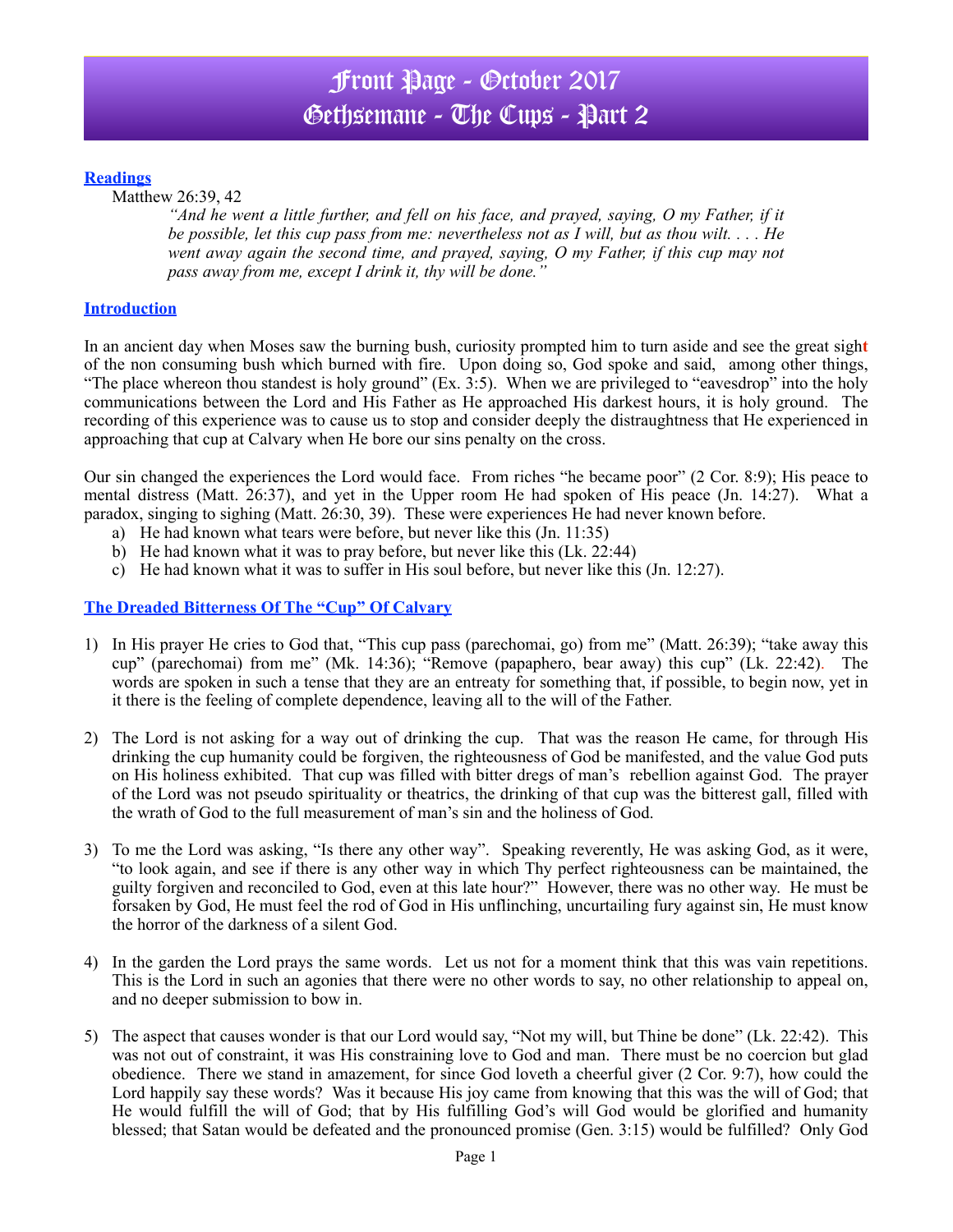## Front Page - October 2017 Gethsemane - The Cups - Part 2

knows how He did this.

6) Throughout the Lord's life He manifested unflinching devotion to God, consequently, He did the will of God with unwavering consistency. Then the question arises, "How can we equate His devotion with His cries in Gethsemane?" In Gethsemane we have the expressions of His dread of that which lay ahead, but there was no wavering of devotion or of the fulfilling of the will of God.

#### **The Pitiful Sights Of Gethsemane**

The Lord comes to the disciples and after the third prayer there is a time lapse until Judas comes (Matt. 26:45-46). What a picture this is. The lovely Son of God sitting alone watching His sleeping disciples, as a parent watches their children sleep, totally unaware of that which is about to happen. What must He have thought in those moments of solitude?

#### **The Practical Lessons Of Gethsemane**

The backgrounds:

- a) Strife, Gethsemane is the answer to internal strife (Lk. 22:24).
- b) Human glorying and boastfulness, Gethsemane is the answer to these attitudes (Mk. 14:29-31).

#### **The "Why's" Of Gethsemane**

The Gethsemane experience of the Lord was part of His qualifying to be our High Priest (Heb. 5:7-9). It was there the Lord knew the need to be strengthened. How comforting this is for there are times when the burden of the pathway is so heavy upon us that we are greatly weakened physically, emotionally and spiritually, and we need One to strengthen us. That One is Christ. Thankfully the Lord did not use His deity to strengthen Himself, but was dependent on God to provide the strengthening. Blessed it is to know that at the incarnation the Lord came close to us physically, but at Gethsemane, He came close to us experientially.

### **The Kiss Of Judas**

There are names in the scriptures that automatically cause distinct imagery to arise. One only has to say "Jezebel" and a notoriously evil woman comes to mind. Judas, and one visualizes:

- a) A double-faced person, one who could appear in truth to be zealous of the needs of the poor, a disciple who, in this way, was like the Lord.
- b) A man who, with the other disciples, walked with the Lord, did miracles, and preached the gospel. Yet, this man was diabolic in wickedness, void of any loyalty, seeing Christ as a commodity to be used for his own purposes.
- c) His greed for material gain had begun some time before. Having charge of the money, he took from it for his own purposes.
- d) It would seem that a turning point was reached in the home when the woman poured the expensive oil upon the Lord.
- e) This man watched the Lord, not in devotedness and love, but ultimately to make merchandise of Him.
- f) He went to the chief priests and planned the "how to" of the arrest, the "how much" in money, and the "when" in time. Having done all that in pious obnoxiousness, he sat at the table with the Lord and ate the Passover. Little did he know that his treachery would be the beginning of the means for to defeat the evil one?
- g) Now he comes with the band, and one of the most heartbreaking scenes in all of scripture unfolds before ones eyes. Judas kisses the very Door of Heaven, the very Way to eternal life, and goes out into eternal death and hell.